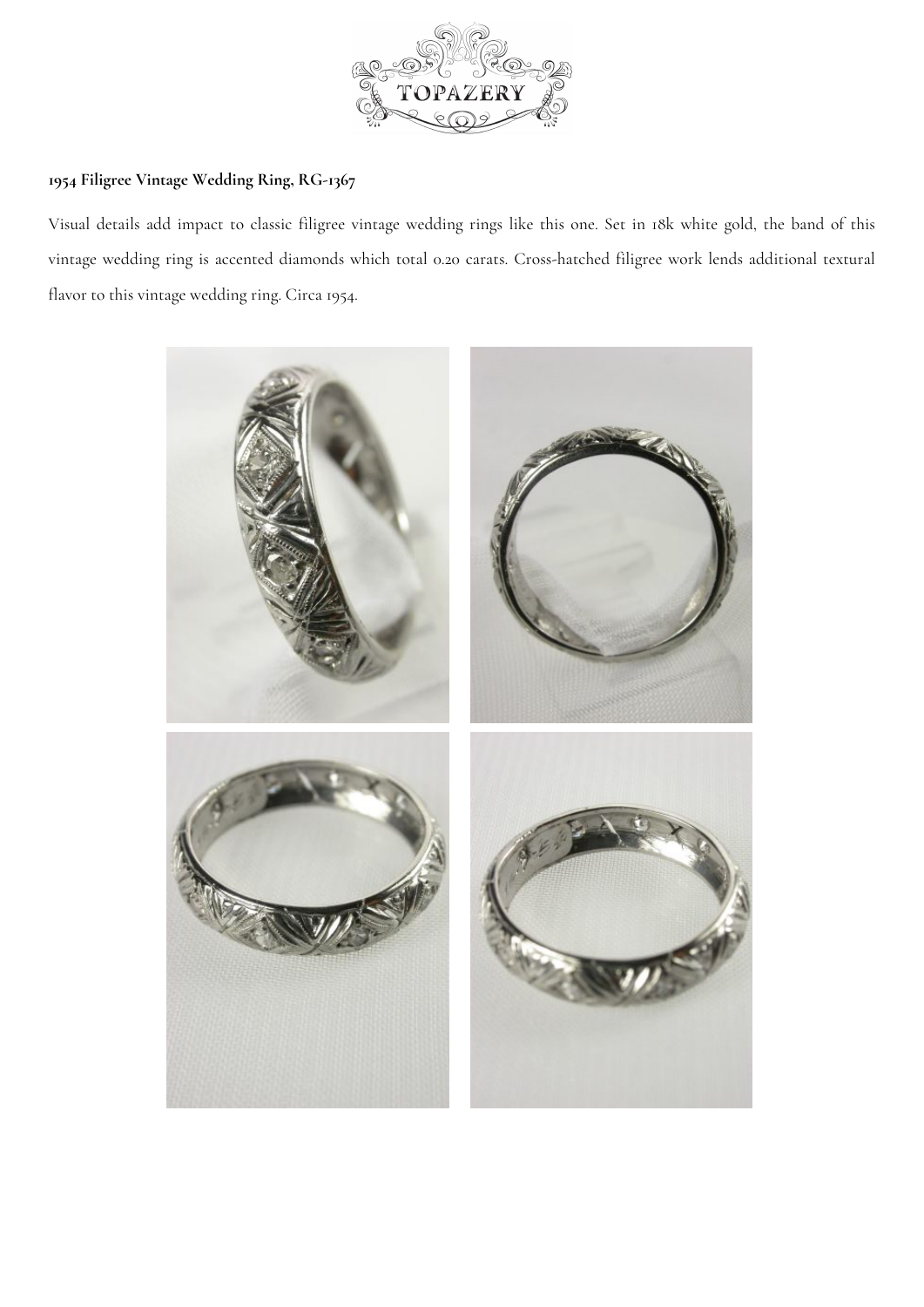

| Options                    | None                                                      |
|----------------------------|-----------------------------------------------------------|
| Item #                     | rg1367                                                    |
| Metal                      | 18 karat white gold                                       |
| Circa                      | 1954                                                      |
| Weight in grams            | 2.9I                                                      |
| Period or Style            | pierced                                                   |
| Condition                  | Good                                                      |
| Diamond cut or shape       | round single cut                                          |
| Diamond carat weight       | 0.20                                                      |
| Diamond mm measurements    | $1.7 - 1.8$                                               |
| Diamond color              | G to I                                                    |
| Diamond clarity            | VVSI to II                                                |
| MM width for wedding bands | 4.8 mm [0.19 in]                                          |
| Ring height above finger   | 2.3 mm [0.09 in]                                          |
| Other ring info            | ring is hand engraved inside "16-5-54" (for May 16, 1954) |
| <b>Ring Size</b>           | 6.75                                                      |

## **Important Jewelry Information**

Each antique and vintage jewelry piece is sent off site to be evaluated by an appraiser who is not a Topazery employee and who has earned the GIA Graduate Gemologist diploma as well as the title of AGS Certified Gemologist Appraiser. The gemologist/appraiser's report is included on the Detail Page for each jewelry piece.

An appraisal is not included with your purchase but we are pleased to provide one upon request at the time of purchase and